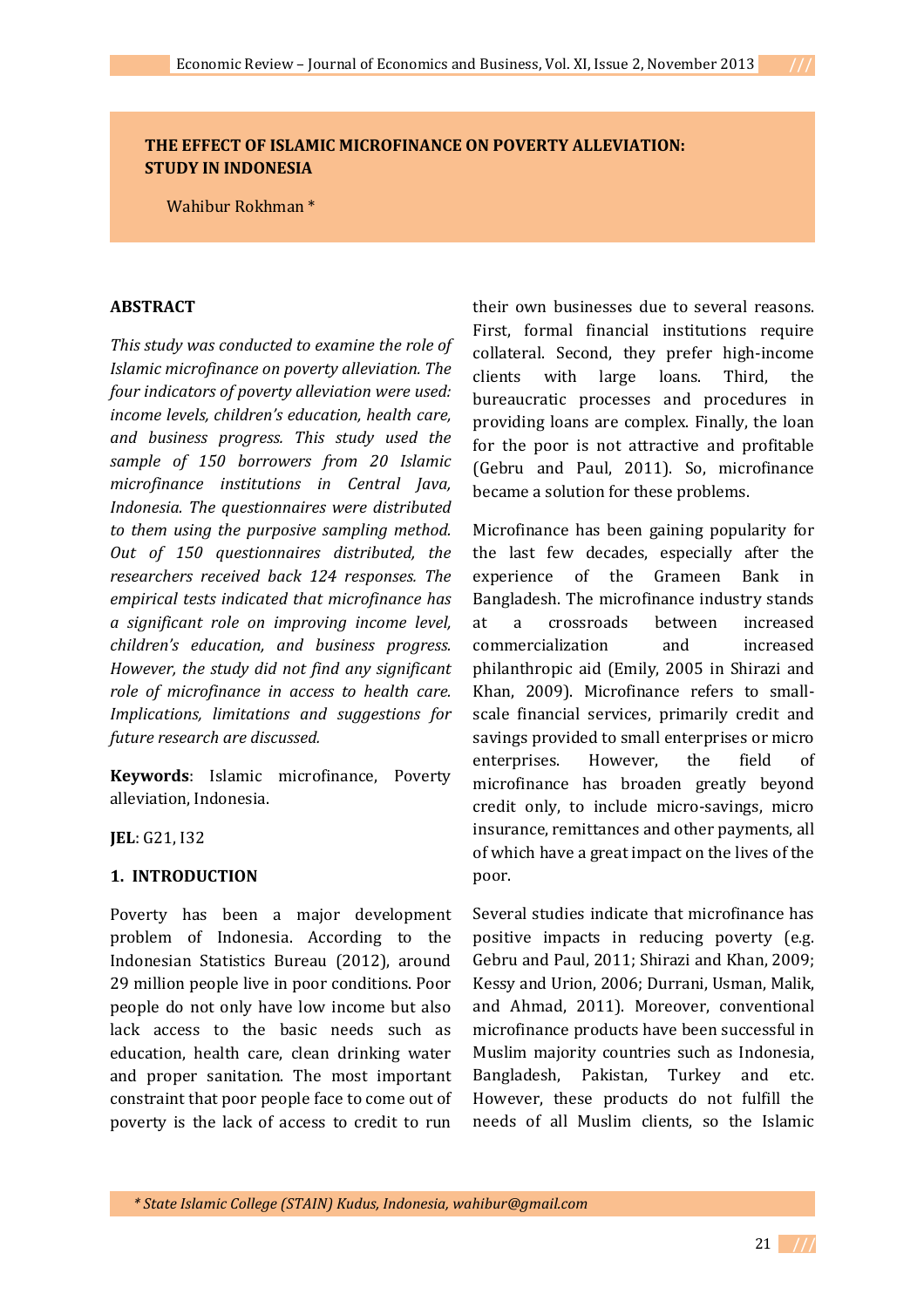microfinance is solution. Islamic microfinance is combining the Islamic social principle of caring for the less fortunate with microfinance's power to provide financial access to the poor especially for those who think that interest is prohibition in Islam (Dusuki, 2008). The prohibition of interest in Islam provides the microfinance industry with an opportunity to offer financial services to the poor mainly through a new emphasis on profit-generating activities in Islamic microfinance (Shirazi and Khan, 2009).

Despite the call for Islamic microfinance, there has been very little academic research on the topic. There have been even fewer attempts to investigate the implementation of Islamic microfinance to poverty especially in Indonesia. Therefore, the goal of this study is to examine the role of Islamic microfinance in poverty reduction in Indonesia.

## **2. LITERATURE REVIEW**

## **2.1. Islamic Microfinance in Indonesia**

Indonesia's first formal microfinance began in the late 19 century with the establishment of the People's Credit Bank and Lumbung Desa by the Government. These institutions were formed in order to assist farmers and workers to free themselves from loan sharks. In 1905, the People's Credit Bank was upgraded to become the Village Bank whose services were expanded to all business activities for the small enterprise (Usman, et al., 2004).

In 1997, Indonesia's economy was devastated by the Asian financial crisis. Inflation reached 80 percent and unemployment increased to as high as 20 million. The number of people living under the poverty line is estimated to have risen to 80 million, or about 40 percent of the population (Suryahadi, Hadiwidjaja, and Sumarto, 2012). After the crisis, Indonesian economy grew rapidly. During 1999-2012, Indonesia's economy grew on average more than 5%. The poverty declined

from 80 million to 29 million. Moreover, the development of the Indonesian economy was directed to accelerate the economic recovery and to strengthen the sustainable economic development, which is based on micro, small and medium enterprises (MSMEs) (Widiyanto, 2007).

Furthermore, to support the huge number of MSMEs, the banks need to provide the capital or credit to fund the development and success of MSMEs. Nevertheless, MSMEs have difficulties in obtaining credit facilities from the banking system, because most of them cannot fulfill the 5C requirements of the banks (Character, Capital, Collateral, Capacity, and Condition) (Ismawan and Budiantoro, 2005). In order to solve the capital need, several community groups have been currently supported by the government-established Microfinance Institutions (MFIs). This has given great benefits to the micro-enterprises considered as special institutions that provide credit facilities for the micro-enterprises (Widiyanto, 2007; Sebel and Agung, 2008 ).

There are several types of MFIs in Indonesia, namely, BRI Unit Desa, Rural Bank (*Bank Perkreditan Rakyat* / BPR), Pawnshops, *Danamon Simpan Pinjam* (DSP) Bank Bukopin and *Swamitra* Units, Village Credit Boards (*Badan Kredit Desa* / BKD), Rural Credit and Fund Institution (*Lembaga Dana Kredit Pedesaan* / LDKP), Cooperative, Village Saving and Credit Units (*Unit Ekonomi Desa-Simpan Pinjam* / UEDSP), Savings and Credit Service Posts (*Tempat Pelayanan Simpan Pinjam* / TPSP). All of them operate on the basis of the conventional system (interest based). The other MFIs that operate based on the Islamic system (*Shari'ah*) include BPR *Shari'ah* (BPRS) and BMT (*Baitul Mal Wat Tamwil)* (Ismawan and Budiantoro, 2005; Widiyanto, 2007). To adequately explain the functions of the MFIs, the researcher is always faced with secondary data, which are not readily available because there is not a single central body that can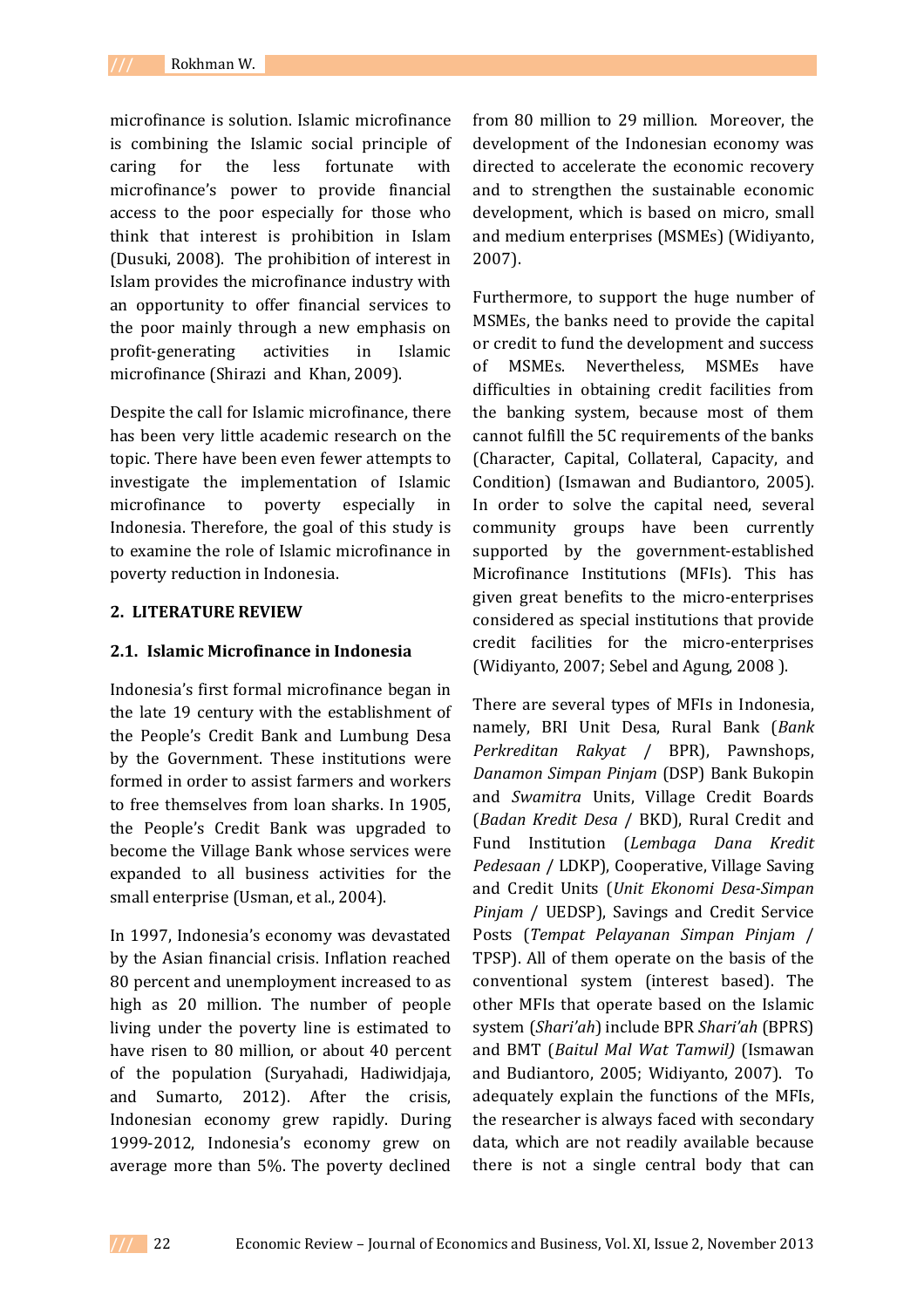collect, process, and disseminate the MFIs data for updating purposes at the moment (Sebel and Agung, 2008). The Islamic microfinance institutions (IMFIs) are one of the MFIs groups that has the fastest growth rate among the MFIs in Central Java. IMFIs consist of two institutions:

- i) Bank Perkreditan Rakyat (BPRS/ syariah rural bank) and
- ii) Baitul Mal Wat Tamwil (BMT).

BMTs are important new sources for the establishment of micro institutions. While gaining support from the Islamic community they have also rapidly spread the establishment of microfinance institutions in Indonesia. Obviously, there are some Muslims in Indonesia who would never use the conventional banking services. This is because these MSMEs use interest that is not in accordance with the Islamic value. Therefore, the establishment of BMT becomes one of the alternative ways to solve the problem of the lack of capital (Widiyanto, 2007). BMTs are a grass-root development supported by funds from the Islamic community members. These micro-finance institutions usually operate on the principle of profit-loss sharing and they use the Islamic moral values and group solidarity as social capital to encourage repayment of loans (Sakai and Marijan, 2008). Group solidarity has been fostered through regular meetings and counseling. Hence, this study will focus on BMTs that can produce a big impact on the practice of the Islamic microfinance in Central Java. Currently, BMTs are an important part of the micro-enterprises development in Central Java. Thus, in this study, the term BMTs and IMFIs are interchangeably used.

The word Baitul Mal Wat Tamwil (BMT) comes from two terms, i.e., *baitul mal* and *baitul tamwil* (Azis, 2008). As such, a more specific definition can be derived as follows:

- 1. *Baitul mal* means "the house of wealth" which refers to the social mission of BMT as an institution that distributes the donation of *zakat, infaq,* and *shadaqah* to the persons who are eligible to receive (*Mustahiq*).
- 2. *Baitul tamwil* means "the house of wealth development", which is the business mission of BMT. It is meant to conduct business development efforts and investments in productive economy in order to improve the quality of micro and small entrepreneurs, especially, by encouraging saving activities and supporting the financing of economic activities.

BMTs operate under cooperative principles, which are regulated under the cooperative law of Act No. 25/1992. They are registered with the Ministry of cooperatives, small and medium enterprises, but not all BMTs operate as legal entities. The establishment of BMT has to be attested by a notary and BMT statutes are standardized. They include subjects such as identity, area of operation, objectives, and transaction under profit-loss sharing principle and using the Islamic moral values as guidance in the transactions (Sakai and Marijan, 2008). The profit and loss sharing system embraces: trustee financing (*mudharabah*) and partnership financing (*musyarakah*) while the trade financing system includes: markup financing (*murabahah*), deferred payment sale financing (*bai'u bithaman ajil*), leasing (*ijarah*) and benevolent loans (*qard al hasan*) (Seibel and Agung, 2008; Sakai and Marijan, 2008).

As a viable financial institution, BMT offers products and services similar to the Islamic banks and syari'ah rural banks (BPRS). However, it has a different market sector in terms of patronage, where the Islamic banks mainly cater for the middle class and the white collar Muslims. BPRS on the other hand mainly provides services for Muslims from the middle and the lower income groups. While BMT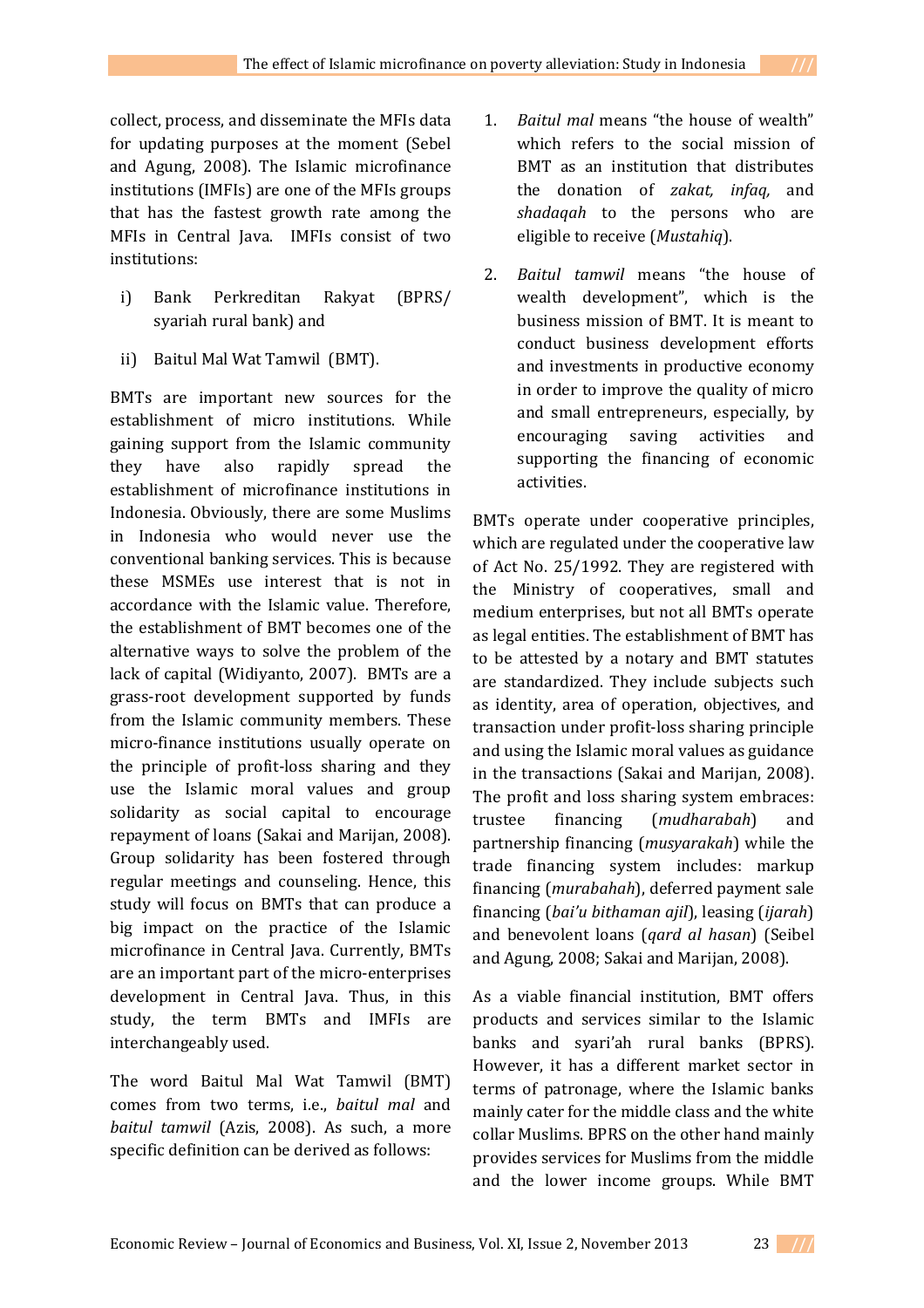usually serves the Muslim customers who run small and medium enterprises and whose access to the banks is relatively limited, some customer overlapping occurs among the Islamic bank, BPRS and BMT (Sakai and Marijan, 2008). According to Yumna and Clarke (2012), the main features of BMT are:

- 1. Providing adequate services for the extremely poor clients and transferring some of them to the economically active poor clients.
- 2. It is possible to create a sustainable microfinance since it does not only depend on the donor fund to provide the microfinance.
- 3. It increases the accountability of both institutions since they need to report to zakat and Islamic charities payers and its potential payers, shari'ah compliance finance as well as the microfinance institution supervisory board.
- 4. It will create sustainable microfinance with lower default rate and reduce the possibility of misuse of the loans since the microcredit is only for the skilled people who conduct some income generating activities.
- 5. It will reduce the agency problems since both institutions engage in the same value and objectives.

## **2.2. Islamic Microfinance and Poverty**

Microfinance can be a critical element of an effective poverty reduction strategy especially for developing countries. To redress the issue, the policy of increasing access to both production and consumption credit by the poor has been articulated. The services provided by microfinance institutions can enable the poor to smoothen their consumption, manage their risks better, build their assets gradually, develop their micro enterprises, enhance their income earning

capacities, and enjoy an improved quality life of poor people (Kessy and Urion, 2006; Gebru And Paul, 2011).

Poverty is defined by several authors as the situation of having not enough money to meet the basic need of human beings. Englama and Bamidele (1997) define poverty as a state where an individual is not able to cater adequately for his/her basic needs of food, clothing and shelter, meet social and economic obligations; lacks gainful employment, skills, assets and self-esteem; and has limited access to social and economic infrastructures (in Okpora, 2010).

Hassan (2010) notes that the Islamic approach to poverty alleviation ideally involves comprehensive approaches including (a) increasing income levels with pro-poor programs, (b) achieving an equitable distribution of income and (c) providing equal opportunities for all social segments. The most important constraint that poor people face to come out of poverty is lack of access to credit to run their own businesses. One of the identified key constrains facing the poor is lack of access to formal sector credit to enable them to take advantage of economic opportunities to increase their level of output, hence move out of poverty (Gebru and Paul, 2011).

The researchers have proved that microfinance as one of the contributors in reducing poverty through increased income and standard of living, empowering women, developing the business sector, developing a parallel financial sector, improving quality of women's life, and also improving health care and education (Kessy and Urion, 2006; Gebru and Paul, 2011; Okpora, 2010; Shirazi and Khan, 2009 and Durrani et al, 2011).

Studies have also been conducted to quantify the impact of microfinance on poverty alleviation. Hulme and Mosley (1996), for instance, based on the counter factual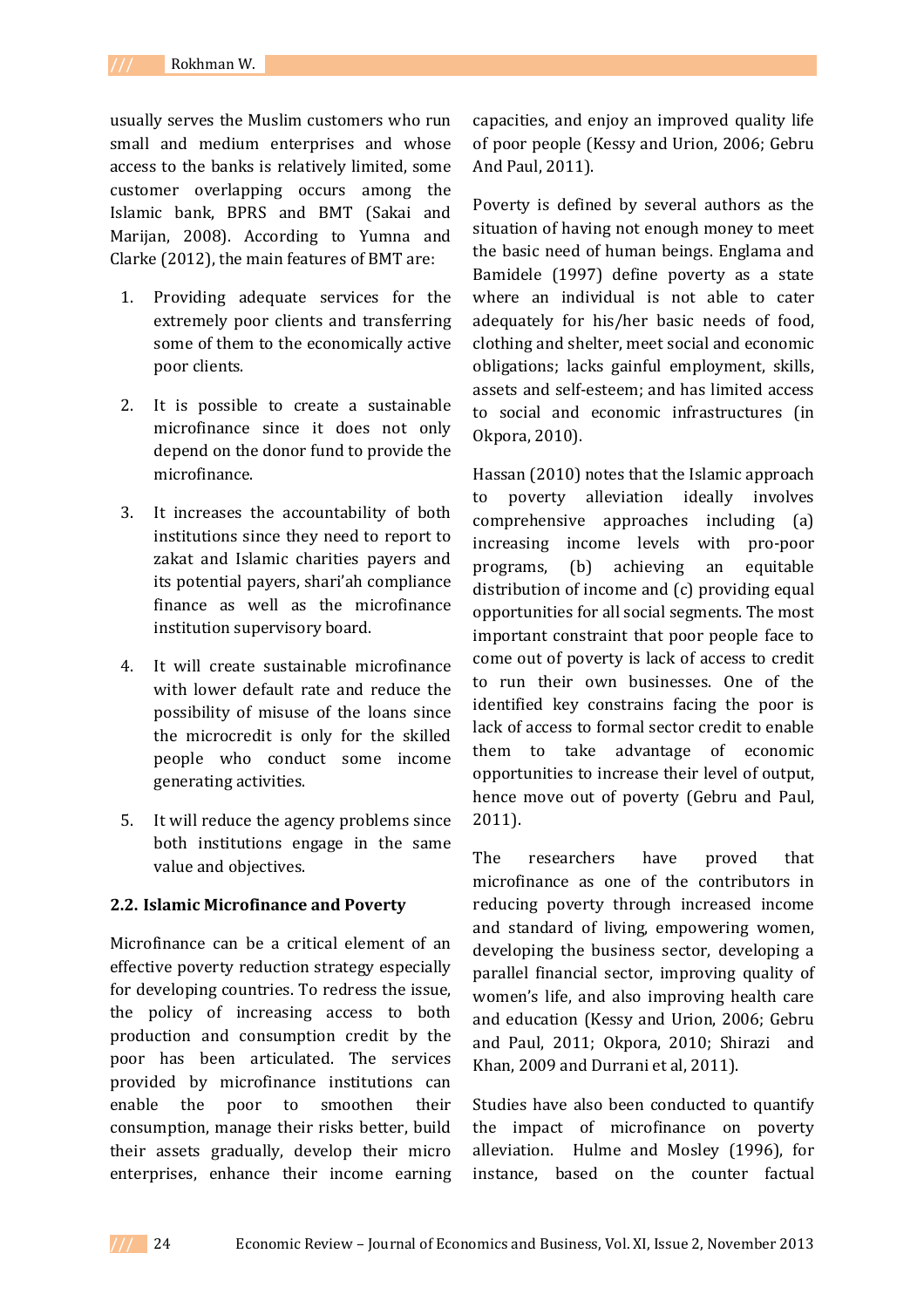combined approach, analyzed the impact of microfinance on poverty alleviation using sample data from Indonesia, India, Bangladesh and Sri Lanka. They found that growth of borrowers' income always exceeds that of control group and that increase in borrowers' income was larger for better-off borrowers (in Shirazi and Khan, 2009).

The study conducted by Khandker (1998) in Bangladesh focused on Grameen Bank, and Bangladesh Rural Advancement Committee (BRAC). He found that microfinance alleviated poverty up to 5 percent annually (in Shirazi and Khan, 2009). Moreover, Rena, Ravinder and Ghirmai (2006) found that microfinance is the founding stone for poverty reduction. They showed that there is a fundamental linkage between microfinance and poverty eradication (in Durrani et al, 2011).

Similar studies have also been done in other countries. Gurses (2009) conducted a study in Turkey and mentioned that microfinance, especially micro credit, is a powerful tool to reduce poverty. In Pakistan, Shirazi and Khan (2009) examined the impact of micro credit on poverty alleviation. They divide poor into two categories: the poor and the extreme poor. They found that Micro credit had reduced the overall poverty level by 3.07 percentage points. The poverty status of the extremely poor borrowers had been marginally increased by 0.63 percentage point.

However, in Thailand, Coleman (1999) studied the role of Thailand village banks on poverty. He found no evidence of any impact of microfinance on poverty. Another study by Coleman (2004), found that programs do not reach the poor as much as they reach relatively wealthy people (in Shirazi and Khan, 2009).

A similar study was also conducted on Islamic microfinance by Akhtar, Akhtar and Jafri (2009). They found that Islamic microfinance is one of effective ways to fight poverty. The

authors mentioned that in the Muslim world, the conventional micro finance could not be fruitful because of the Islamic social principles. Most of the people prefer Islamic microfinance rather than the conventional microfinance (Durrani et al., 2011). Chowdhury and Bhuiya (2004) examined the impact of credit programme on the Bangladeshi borrowers under the BRAC projects and found positive impacts on human well-being, survival rate and schooling of children.

Based on the above discussion, the following hypotheses are discernable:

- H1. Islamic microfinance has significant role on income improvement.
- H2. Islamic microfinance has significant role on education.
- H3. Islamic microfinance has significant role on health care.
- H4. Islamic microfinance has significant role on business progress.

# **3. RESEARCH METHOD**

# **3.1. Sample**

This study was conducted to examine the effect of Islamic microfinance on poverty alleviation. This study used the sample of *Baitul Mal Wat Tamwil* (BMT), as the Islamic microfinance institution in Indonesia. A total of one hundred fifty borrowers from 20 BMT in Demak and Kudus regencies, Central Java were taken into consideration. The questionnaires were distributed among the lower borrowers using purposive sampling method. Out of 150 distributed questionnaires, the researchers received back 124 responses. The questions relating to the effect of microfinance on income, education, health care, and business progress were asked. Five options were given to the respondents for filling the questionnaire such as strongly agree, agree, neither agree nor

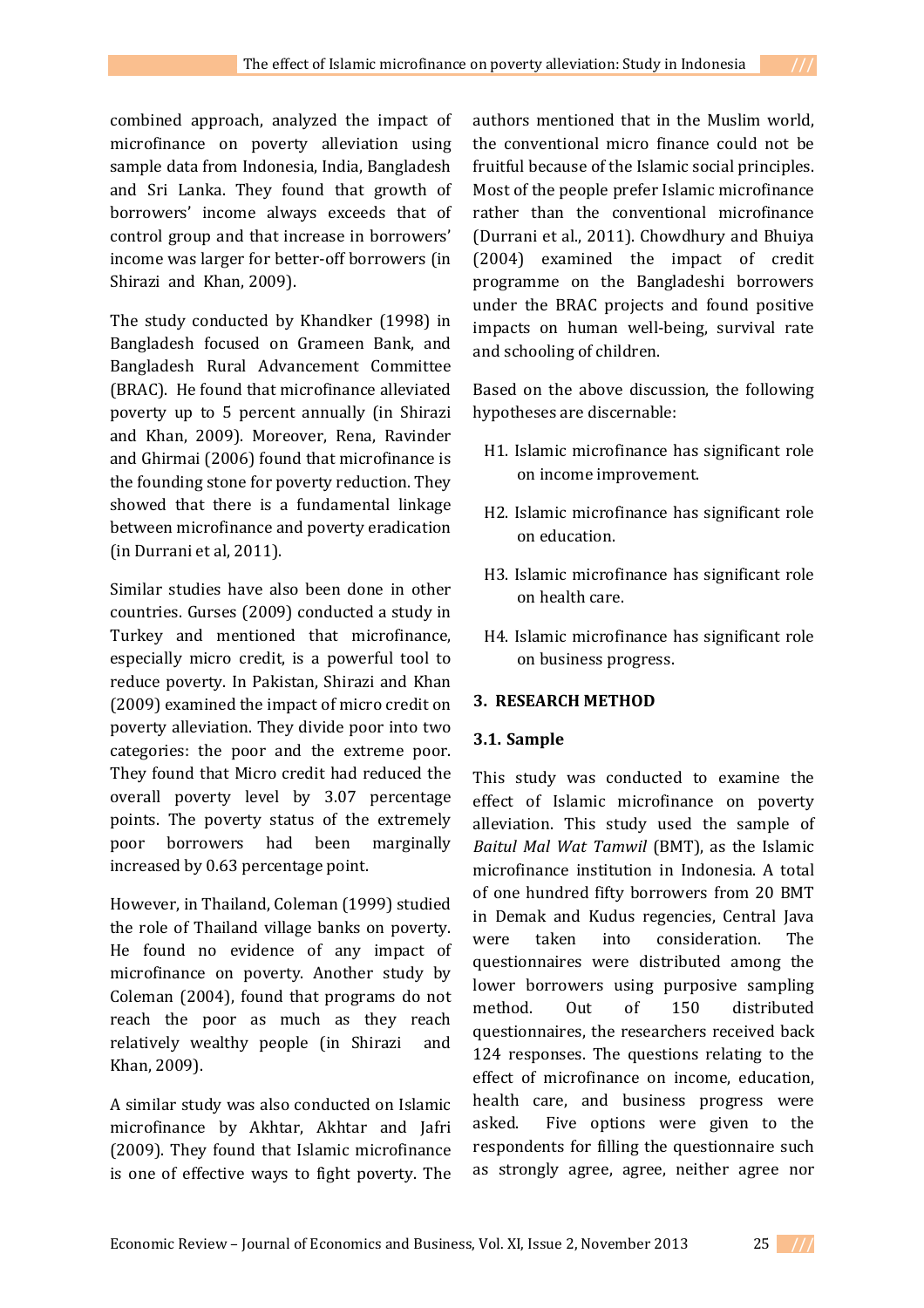disagree, disagree and strongly disagree. The Table 3.1 shows the demographic characteristics of respondents.

| Demographic<br><b>Variables</b> | Frequency | Percentage |
|---------------------------------|-----------|------------|
| Gender                          |           |            |
| Male                            | 65        | 52         |
| Female                          | 59        | 48         |
| Total                           | 124       | 100        |
| Age                             |           |            |
| $20 - 30$                       | 58        | 47         |
| $31 - 40$                       | 34        | 27         |
| $41 - above$                    | 32        | 26         |
| Total                           | 124       | 100        |
| <b>Education Level</b>          |           |            |
| No Education                    | 25        | 20         |
| Primary                         | 39        | 31         |
| Secondary                       | 53        | 43         |
| Post Secondary                  | 7         | 6          |
| Total                           | 124       | 100        |
| <b>Profession</b>               |           |            |
| Entrepreneur                    | 58        | 47         |
| Farmer                          | 41        | 33         |
| Worker                          | 25        | 20         |
| Total                           | 124       | 100        |
| <b>Loan Amount</b>              |           |            |
| (Million Rupiah)                |           |            |
| Lest than 1                     | 10        | 8          |
| $1 - 3.5$                       | 58        | 47         |
| $3.6 - 5$                       | 56        | 45         |
| Total                           | 124       | 100        |
| <b>Income (Million</b>          |           |            |
| <b>Rupiah</b> )                 |           |            |
| Lest than 1                     | 35        | 28         |
| $1 - 2$                         | 62        | 50         |
| More than 2                     | 27        | 22         |
| Total                           | 124       | 100        |
| <b>Time with BMT</b>            |           |            |
| (year)                          |           |            |
| $1 - 2$                         | 64        | 52         |
| $2 - 5$                         | 49        | 39         |
| More than 5                     | 11        | 19         |
| <b>Total</b>                    | 124       | 100        |

Table 3.1. The Characteristics of Respondents

From Table 3.1, one can deduce that about fifty two percent (52%) of the respondents are male; fifty-eight respondents representing forty seven percent (47%) are between the age of 20-30. With regards to educational background as shown in the table above, 20% had no formal education, 31% had primary level, 43%, forming the larger group, had

secondary level and the rest post secondary level of education. In terms of occupation, the majority of respondents (47%) were entrepreneurs; farmers forming the second largest group of 33%, and the rest were workers.

In terms of loan, the study analyzed the loans granted to individuals on three different scales, less than 1 million rupiah, between 1 to 3.5 million rupiah and between 3.6 to 5 million rupiah. The majority of loans granted, around 47% (58 respondents), are between 1 to 3.5 million rupiah, which implies that IMFIs basically focus on micro-credits. Regarding time with Islamic microfinance, the majority of respondents (52%) were already with Islamic microfinance between 1 and 2 years.

#### **3.2. Measurement**

The questionnaire comprised of the questions about background information such as gender, age, education, number of loans, income per month, and time with Islamic microfinance. Besides demographic information of the respondents, 18 different questions were asked about the microfinance and its effects on reducing poverty. The items for the said scale are adapted from a number of relevant research studies (Durrani et al. 2011, Hassan, 2010; Shirazi and Khan, 2009; Ali, and Alam, 2010; Akhtar, Akhtar, and Jaffri, 2009).

#### **3.3. Analysis**

The data were analyzed using SPSS 15.0 software. The analysis included descriptive statistics such as frequencies and percentage to present the main characteristics of the sample. For testing the hypotheses, this research used simple regression analysis as the main method of analysis. Here, we examined the role of Islamic microfinance on income, education, health care and business progress one after the other.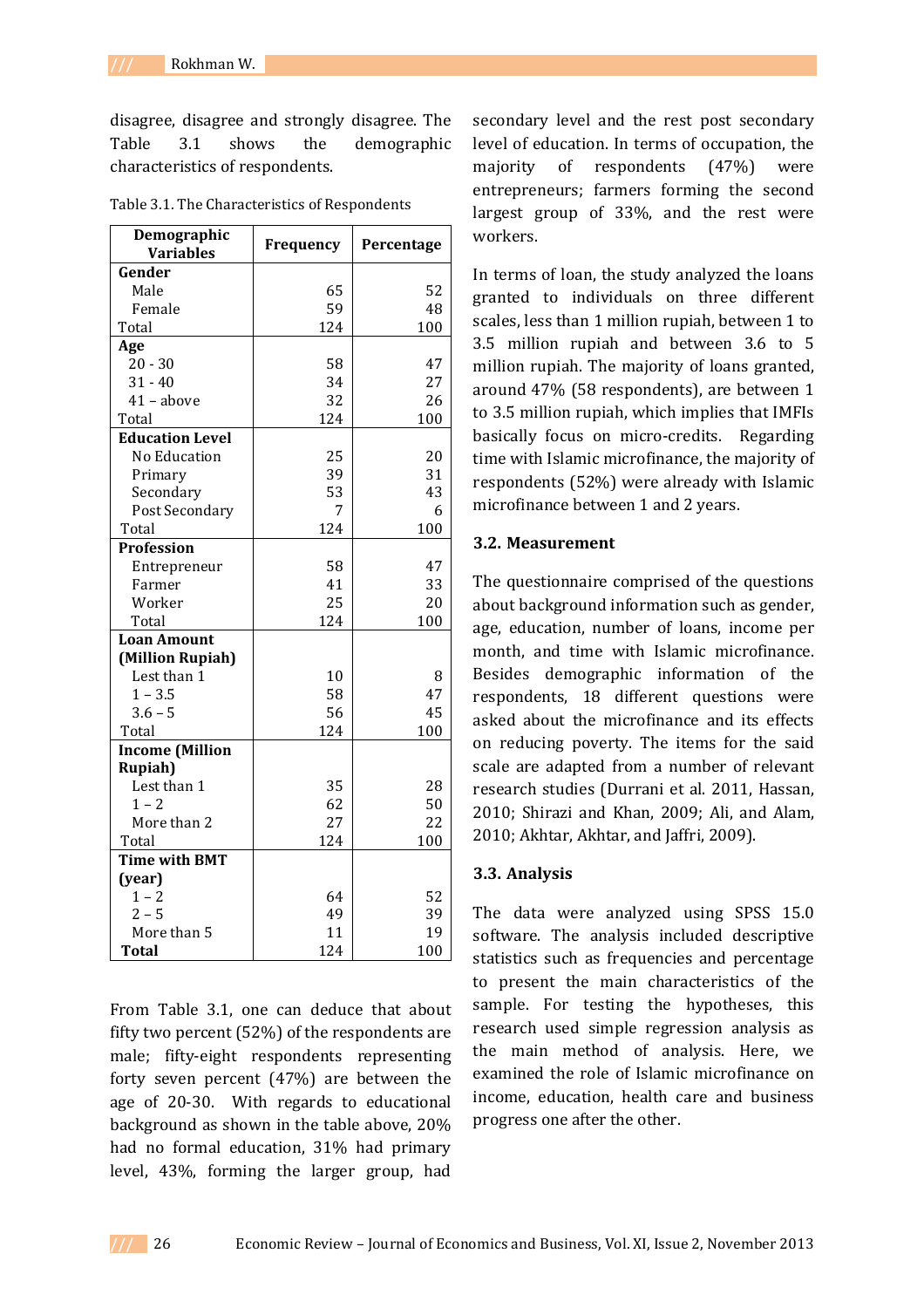## **4. RESULTS**

Table 4.1 displays the mean, standard deviation, standard error mean and correlation for four variables: role of Islamic microfinance, education access, health care, income and business progress. The correlations among the variables provided initial support for three proposed hypotheses, only health care was not significantly correlated with the role of Islamic microfinance.

Table 4.1. Mean, Standard Deviation, and Correlation

|                | No Variable                                                  | Mean | S.D | 1         | 2        | 3        | 4        |  |
|----------------|--------------------------------------------------------------|------|-----|-----------|----------|----------|----------|--|
| 1              | Role of IMF                                                  | 4.5  | .39 | $\vert$ 1 |          |          |          |  |
| 2              | Income                                                       | 4.2  | .40 | $.219*$   | 1        |          |          |  |
| 3              | Education                                                    | 4.4  | .36 | $.394**$  | $.309**$ | 1        |          |  |
| $\overline{4}$ | <b>Health Care</b>                                           | 4.4  | .36 | .050      | $-0.016$ | $-130$   | 1        |  |
| 5              | <b>Business</b><br>Progress                                  | 4.3  | .41 | $.636**$  | .439**   | $.330**$ | $.267**$ |  |
|                | **. Correlation is significant at the 0.01 level (2-tailed). |      |     |           |          |          |          |  |

\*. Correlation is significant at the 0.05 level (2-tailed).

To address the purpose of the study, the proposed hypotheses were tested using regression analysis. The results of regression analysis are summarized in table below:

Table 4.2. The results of Regression Analysis

| <b>Variables</b>                       | <b>Independent Variable</b><br><b>Role of Islamic Microfinance</b><br>(IMF) |          |           |  |  |  |
|----------------------------------------|-----------------------------------------------------------------------------|----------|-----------|--|--|--|
|                                        | R <sub>2</sub>                                                              | F change | В         |  |  |  |
| Income                                 | $.048*$                                                                     | $6.16*$  | $.219*$   |  |  |  |
| Education                              | $.155***$                                                                   | 22.37**  | $0.394**$ |  |  |  |
| Health Care                            | .002                                                                        | 0.303    | 0.05      |  |  |  |
| <b>Business Progress</b>               | $.405**$                                                                    | 82.90**  | $.636**$  |  |  |  |
| $N$ nte $\cdot$ ** n < 0.01 * n < 0.05 |                                                                             |          |           |  |  |  |

Note: \*\*  $p < 0.01$ , \*  $p < 0.05$ 

To test the first hypothesis, the study regressed the role of Islamic microfinance on income. The relationship between the role of Islamic microfinance and income is significant, as indicated in Table 4.2 ( $R^2$  = .048,  $p$ <0.05). The null hypothesis is therefore rejected. Role of Islamic microfinance explained the income's variance about  $4.8\%$  (F=6.16, p<0.05) in

income. The second hypothesis was also supported, as indicated by  $R^2 = 0.155$ ,  $p < 0.01$ (see Table 4.1), therefore null hypothesis is rejected. The role of Islamic microfinance explained about 15.5 % of family education variance. The third hypothesis is not supported. The role of Islamic microfinance on health care is not significant. The null hypothesis is therefore accepted. For the last hypothesis, the study regressed role of Islamic microfinance and business progress. The result shows that Islamic microfinance has a significant role on business progress  $(R^2 =$ 0.405,  $p < 0.01$ ). Therefore, the null hypothesis is rejected.

## **5. DISCUSSION**

The results of the study demonstrated that the role of Islamic microfinance has a strong relationship with income, education, and business progress. However, the role of Islamic microfinance shows no significant effect on health care.

For the first, second and fourth hypothesis, the results indicate that the relationships between the Islamic microfinance and income, education and business progress are positive and significant. These are in line with the prior research (Shirazi and Khan, 2009; Durrani, et al. 2011; Gebru and Paul, 2011; Okpara, 2010; Kessy and Urio, 2006), which demonstrated the positive role of microfinance on income, education and business progress. The result suggested that the Islamic microfinance plays an important role on improving income of household, improves access to children's education and also supports improving business for poor people. The findings are in line with the previous studies conducted by Akhter, Akhtar, and Jaffri (2009). They found that interest free loans could be used as a powerful tool against poverty. The study, however, recommends integrating Islamic Microfinance with NGOs, Zakah, Awqaf and Takaful, along with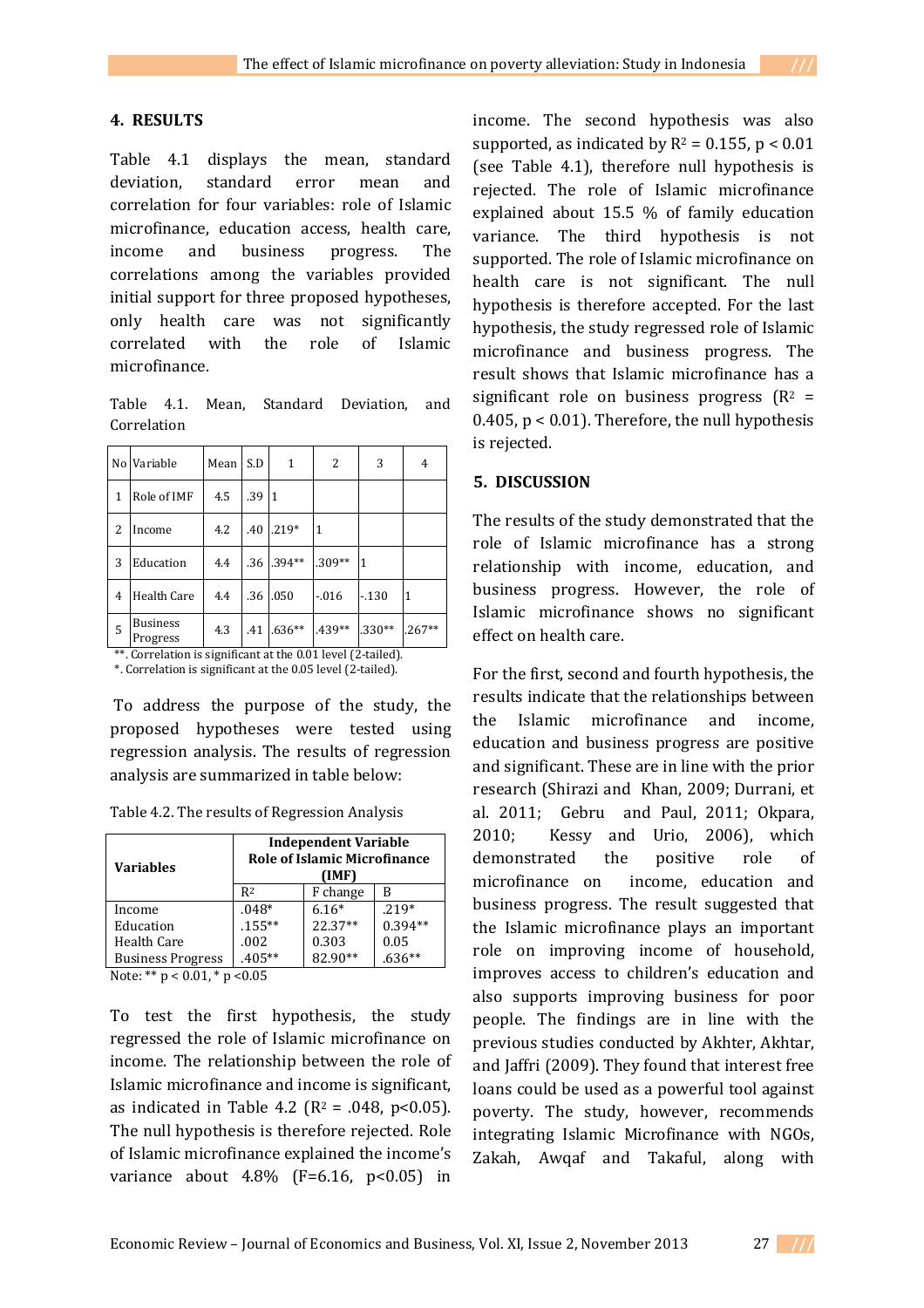professional training and capacity building Institutions.

Interestingly, the third hypothesis, however, is not supported since the result of the study indicated that the role of Islamic microfinance on health care is not significant. This finding was supported by Tiruneh (2006) who reached a similar finding. This result indicated that Islamic microfinance has no direct impact on health care. This situation could be attributed to one of these reasons: firstly, Central Java Authority gives insurance for the poor (Asuransi kesehatan Masyarakat Miskin/Poor Health Insurance), so, they do not need money to visit doctor or hospital. Secondly, traditionally, the poor people do not go to hospital or doctor for the medical treatment; they rather use alternative traditional medicine. Therefore, they do not need much money and that could be the reason why Islamic microfinance has no effect on poor health care in Central Java, Indonesia.

## **6. IMPLICATIONS AND LIMITATIONS**

The finding of this study has some important implications. It offers some interesting guidelines for policy makers in Islamic microfinance. Firstly, Islamic microfinance has significant contribution on poverty alleviation especially its impact on income, education and business progress. Therefore, Muslim society should support these institutions. Additionally, Indonesian government should support the Islamic microfinance by proving additional fund to expand the role of Islamic microfinance on poverty reduction. Finally, the government should provide training and development on Islamic microfinance. The ability of Islamic microfinance staff to manage their organization will significantly improve the role of Islamic microfinance on poverty reduction.

Finally, the contribution of this study should be viewed in light of some limitations. First, the design for this study was cross-sectional,

not longitudinal. Cross-sectional data are not adequate to make inferences of causality or reverse causality among the investigated variables. Thus, a longitudinal research design would provide additional and stronger support for the effects tested in this study. Second, the generalizability of the findings of the present study might be questionable due to the nature of the sample. Third, another shortcoming of this study is the limited numbers of variables; therefore, the next study should incorporate some variables which measure poverty precisely.

## **REFERENCES**

## **Books**

- 1. Azis, A. (2008) *Established Islamic Microfinance (BMT)*. PKSE Publication.
- 2. Khandker, S. (1998) *Fighting poverty with microcredit: experience from Bangladesh*. New York: Oxford University Press for the World Bank.
- 3. Obaidullah, M. & Khan, T. (2008). *Islamic Microfinance Development – Challenges and Initiatives*. Policy dialogue Paper No. 2, IRTI, Islamic Development Bank, Jeddah.
- 4. Oluyombo, O.O. (2012) *The place of cooperatives in Nigerian Microfinance*. Edited: Oluyombo, Cooperative finanace in developing economies. Soma Prints Limited.
- 5. Sakai, M. (2008). *Empowering Islamic Microcredit*. Published by Crawford School of Economics and Government, Australian National University.
- 6. Siebel, H.D. & Agung, W.D. (2008) *Islamic Microfinance in Indonesia*. Published by University of Cologne Development Center.
- 7. Suryahadi, A., Hadiwidjaja, G. & Sumarto, S. (2012) *Economic Growth and Poverty*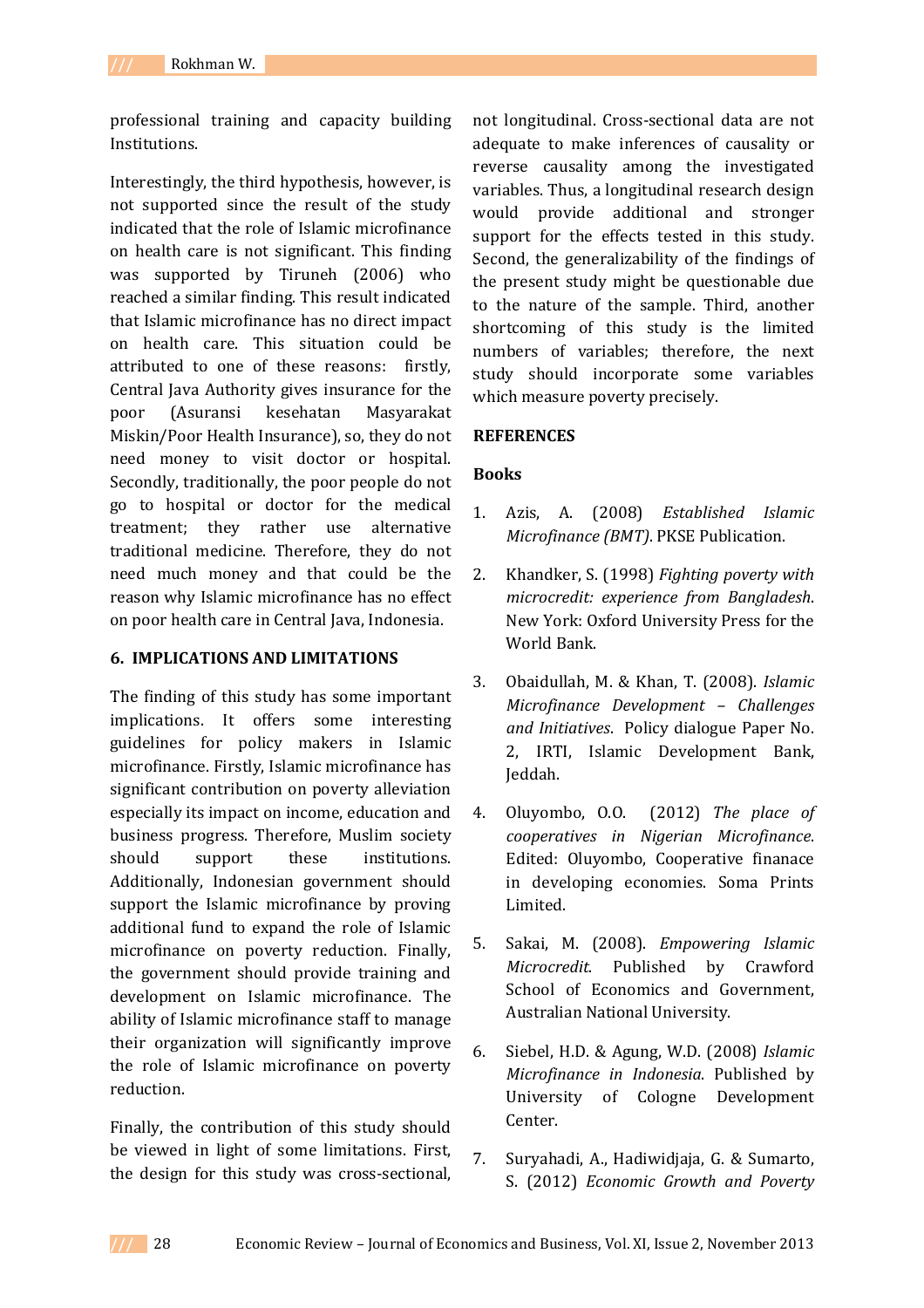*Reduction in Indonesia Before and After the Asian Financial Crisis*.The SMERU Research Institute, Jakarta.

- 8. Tiruneh, A. (2006) *Impact of microfinance on poverty reduction in ethiopia: the cases of three braches of specialized financial and promotional institution (SFPI*). Unpublised thesis submitted to the school of graduate studies of Addis Ababa University.
- 9. Usman, S., Suharyo, W.I., Sulaksono, B., Mawardi, M.S., Toyamah, N. & Akhmadi (2004) *Lessons Learned from Microfinance Services In East Nusa Tenggara*. SMERU Research Institute Jakarta.
- 10. Widiyanto, M.C. (2007) *Effectiveness of Islamic Microcredit Finance in Indonesia*. PhD dissertation submitted to University Putra Malaysia (UPM), Malaysia.

# **Articles**

- 1. Awojobi, O. & Murad Bein, M.A. (2011) Microfinancing for Poverty Reduction and Economic Development; a Case for Nigeria. *International Research Journal of Finance and Economics*. 1(72), pp.159- 168.
- 2. Chowdhury, A.M.R. & Bhuiya, A. (2004) The wider impacts of BRAC poverty alleviation programme in Bangladesh. *Journal of International Development.* 16(3), pp.369-386.
- 3. Coleman, B.E. (1999) The Impact of group lending in Northeast Thailand. *Journal of Development Economics*. 60, pp.105-141.
- 4. Durrani, M.K.K., Usman, A., Muhammad Imran Malik, M.I., & Ahmad, S. (2011) Role of Micro Finance in Reducing Poverty: A Look at Social and Economic Factors. *International Journal of Business and Social Science.* 2 (21), pp. 138-144.
- 5. Dusuki, A.W. (2008) Banking for the poor: the role of Islamic banking in microfinance initiatives. *Humanomics*,  $24(1)$ , pp.49 – 66.
- 6. Gebru, B. & Paul, I. (2011) Role of Microfinance in Alleviating Urban Poverty In Ethiopia, *Journal of Sustainable Development In Africa*. 13(6), pp.165-180.
- 7. Gurses, D. (2009) Micro-finance and Poverty Reduction in Turkey. *Perspectives on Global Development and Technology*. 8(1), pp. 90-110.
- 8. Mirghani, M., Mohammed, M., Bhuiyan, A.A., & Siwar (2011) Islamic Microcredit and Poverty Allevation in the Muslim World: Prospects and Challages. *Australian Journal of Basic and Applied Sciences.* 5(9), pp.620-626.
- 9. Okpara, G.C. (2010) Microfinance Banks and Poverty Alleviation In Nigeria, *Journal of Sustainable Development In Africa*. 12 (6), pp.177-191.
- 10. Rahman, M.M. (2010) Islamic microfinance programme and its impact on rural poverty alleviation. *International Journal of Banking and Finance*. 7 (1), pp.119-138.
- 11. Shirazi, N.S. & Khan, A.U. (2009) Role of Pakistan Poverty Alleviation Fund's Micro Credit In Poverty Alleviation :A Case of Pakistan. *Pakistan Economic and Social Review.* 7(2), pp.215-228.
- 12. Yoko Miyashita (2000), Microfinance And Poverty Alleviation: Lessons From Indonesia's Village Banking System. *Pacific Rim Law & Policy Journal Association*. 10 (1).

# **Conference Papers**

1. Akhter, W., Akhtar, N. & Jaffri, S.KA. (2009) Islamic Micro-Finance And Poverty Alleviation: A Case Of Pakistan.